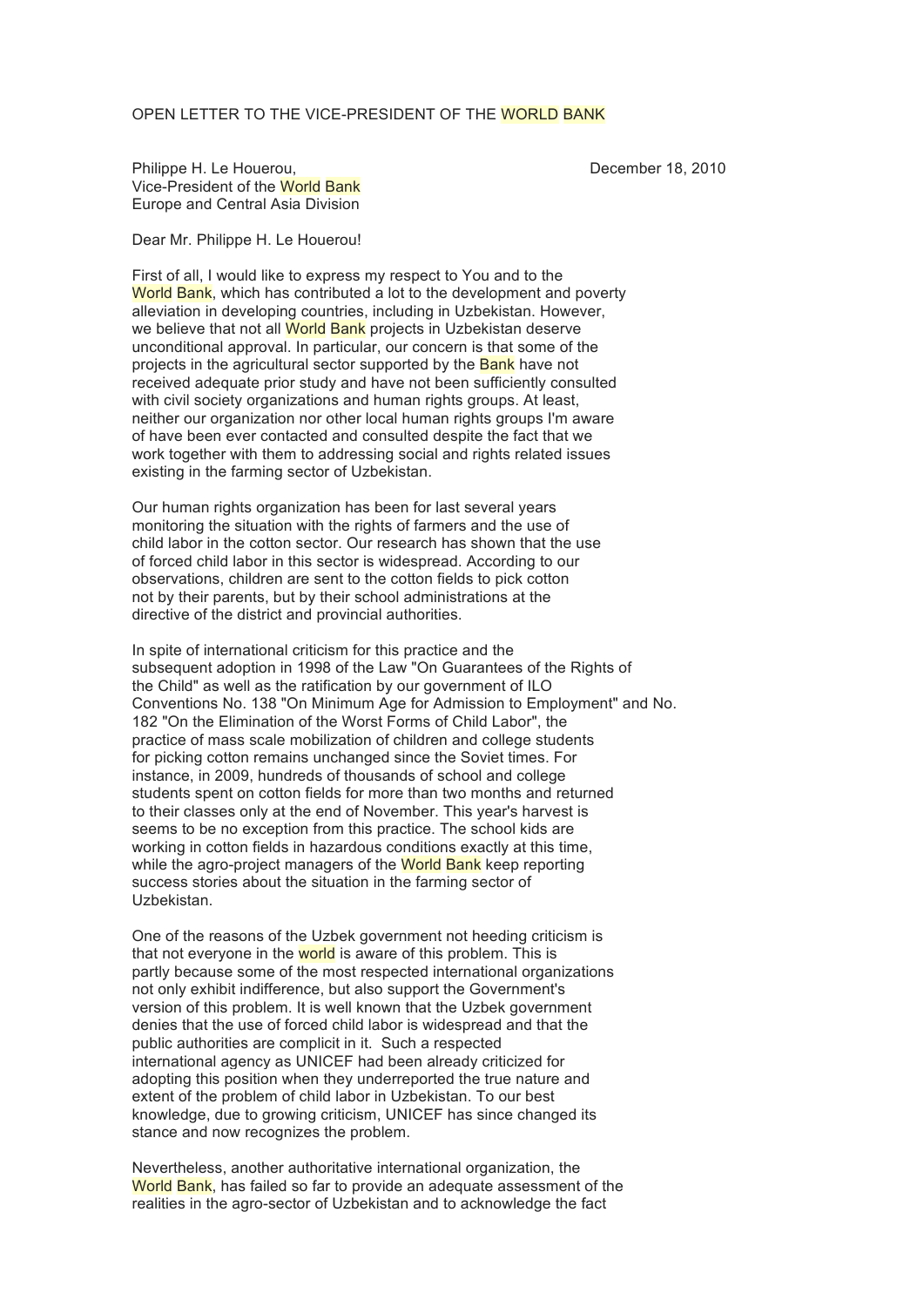of the widespread use of child labour in this sector. We regret that the Bank's support to projects in the agricultural sector in Uzbekistan has been unconditional and was not used as a leverage to encourage the government of Uzbekistan to stop the human rights abuses in this sector. What is also regretful is that in documents justifying the allocation of loans and grants for agro-projects, the World Bank has admitted statements that are completely at odds with reality. Thus, intentionally or not, the authors of respective appraisal documents mislead the international community and donors to these projects on the real situation in Uzbekistan's agricultural sector. We sincerely hope that our constructive criticism will be received accordingly and can initiate a frank and open discussion directed at seeking solutions to the issues we are raising with the World Bank.

Particularly, we would like to pay Your and public attention to the World Bank project, "Rural Enterprise Support Project - Phase 2," which is a continuation of a project by the same name that had been implemented from 2001 to 2008. Our concerns came out from reading the following Project document:

Project Appraisal Document on a Proposed Credit in the Amount of SDR 41.3 million (US\$ 67.96 million Equivalent) to the Republic of Uzbekistan for a Rural Enterprise Support Project, Phase II, World Bank: May 8, 2008 (report No: 43479-UZ).

Our assessment of this document is described in the report we're about to release. In this letter, we would like to summarize our conclusions.

First of all, as the authors of the Project Appraisal Document stated themselves, the Project's phase two had been initiated by the Government of Uzbekistan, so the Bank did have an incentive to encourage the Uzbek government to meet its international obligations in terms of the rights of children and farmers. Did the bank try to use this leverage? We doubt it did.

After a careful reading of the aforementioned Appraisal Document and comparison between its assumptions and the reality on the ground, we would like to respectfully express our disagreement with some of these assumptions, namely on the following two issues:

1) The state of reforms in agriculture of Uzbekistan;

2) The extent of child labor in the cotton sector of Uzbekistan.

On the first of these issues, we believe that it would be incorrect to say, as the authors of the Appraisal Document did, that there have been fundamental reforms in the agricultural sector. Despite the transformation of collective farms into private farms, the centralized management in two major sectors of agriculture, grain and cotton sectors that occupy up to 70% of arable lands, has remained almost entirely unchanged. The command economy continues to prevail in these two sectors. The Appraisal Document has failed to recognize that farmers remain to be under a direct administrative control of the executive government. As kolkhozes in the past, the farmers are still denied the right to decide what crops to sow in their fields, as well as the right to dispensation of their products.

The phase One of the World Bank Rural Enterprise Support Project which the authors of the appraisal document regard as successful may has indeed brought some benefit to farmers, but mainly in terms of technical and financial benefits such as the revitalization of irrigation and drainage systems, as well as the allocation of loans to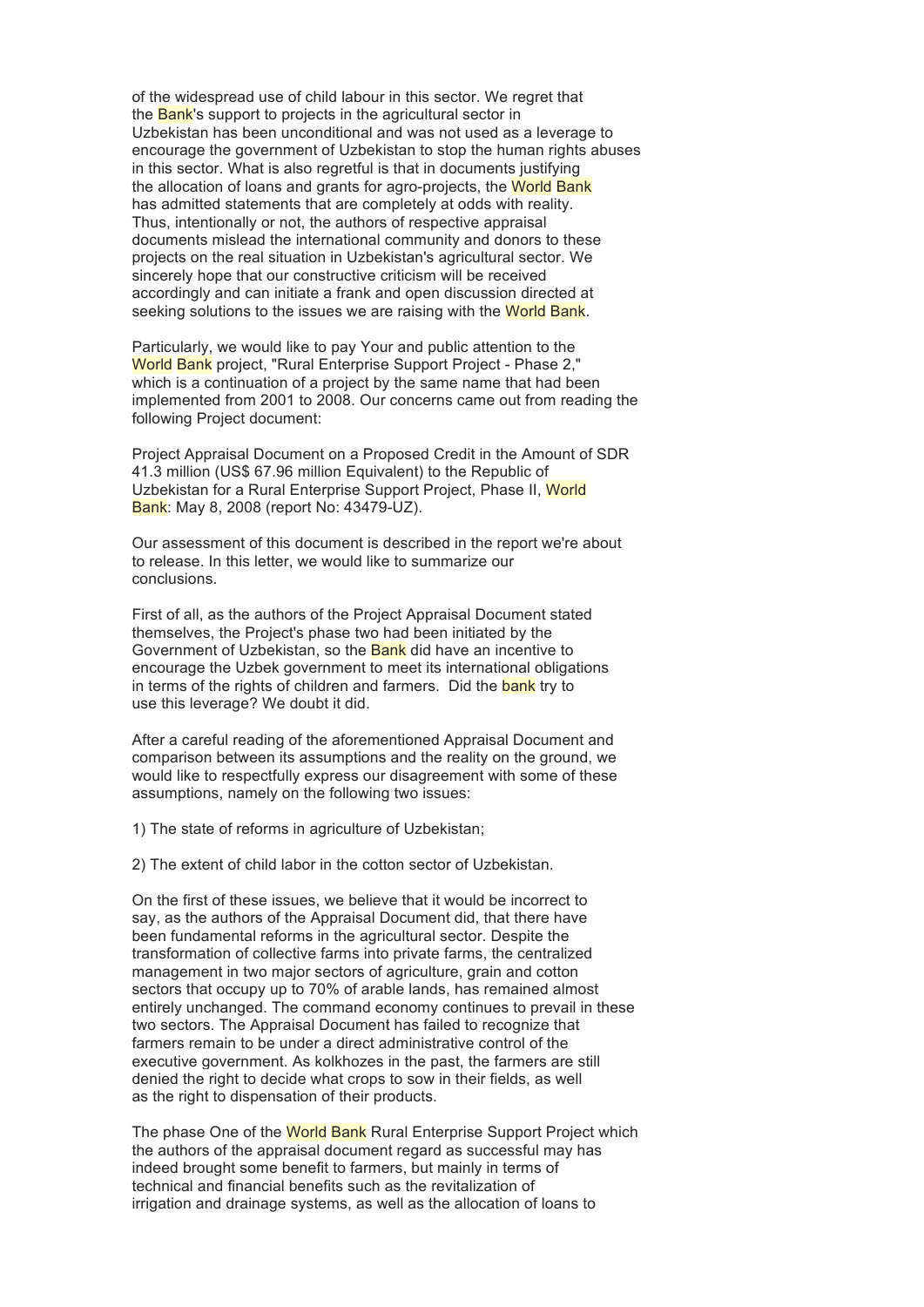the farmers in five selected districts where the project was implemented. But at the institutional level, it failed to promote genuine reforms, in contrary to what the authors of the Appraisal Document claim. As we said, the farmers still lack the freedom of enterprise, and the de-collectivization has changed a little since the times before the RESP-1. There is no guarantee that the second phase of this project, which began this year, will demonstrate any progress in this regard, as there are no signs of the government's intentions to liberalize the cotton and grain sectors and give farmers the right to decide how to dispose of their land and production.

The assessment in the document on the issue of child labor is even more dismaying to us. The authors of the Appraisal Document state that the use of child labour in the cotton industry in Uzbekistan is not a big issue. It would be naive to suggest that the staff of the World Bank office in Uzbekistan, which has been present in the country for quite a number of years, would be unable to notice the magnitude and scope of this problem. In any case, we think this ignorance is unacceptable and undermines the credibility of the **Bank**, at least, in the eyes of the civil society of Uzbekistan.

We also believe that these two issues, namely (1) the still persistent command economy in the agriculture and (2) the issue of forced child labor in the cotton industry, are closely related to each other. The second is caused by the first. The farmers themselves, if they were freed from the administrative dictate of the executive authorities, would possibly still bring children to pick their cotton, but would do this on a much smaller scale and, what is most important, on a contractual basis and not under duress and administrative coercion, as it currently takes place practically in all regions of the country.

Here is what we kindly urge to the World Bank:

1) Submit Bank's documents and projects related to agriculture in Uzbekistan, for re-assessment, particularly in terms of evaluating the state of reform in the farming sector and the use of forced child labor;

2) Establish partnerships with civil society organizations on local and international levels. Particularly, the Bank should engage with those organizations which are already fighting for the abolition of forced child labor in Uzbekistan;

3) Strengthen support of reforms in Uzbekistan's farming sector, to free the farmers from administrative directives of the local and central authorities; and to make loans to the agricultural sector contingent on Uzbekistan's progress in executing real reforms in the sector.

Our analysis and proposals are aimed at promoting reform in the country, improving the welfare of our people, and assisting the World Bank, the Government of Uzbekistan and other interested parties to conduct honest assessments of the situation in Uzbekistan, notably in its agriculture. We believe that the reforms and the abolishment of forced child labour are in best interests of our country.

Sincerely Yours, Vasila INoyatova, Chairwoman, Ezgulik

Ps. We chose to publicly express our position on this project as we were unable to meet with Mr. Shigeo Katsu, Vice-President of the World Bank's Europe and Central Asia division, who visited Uzbekistan in May